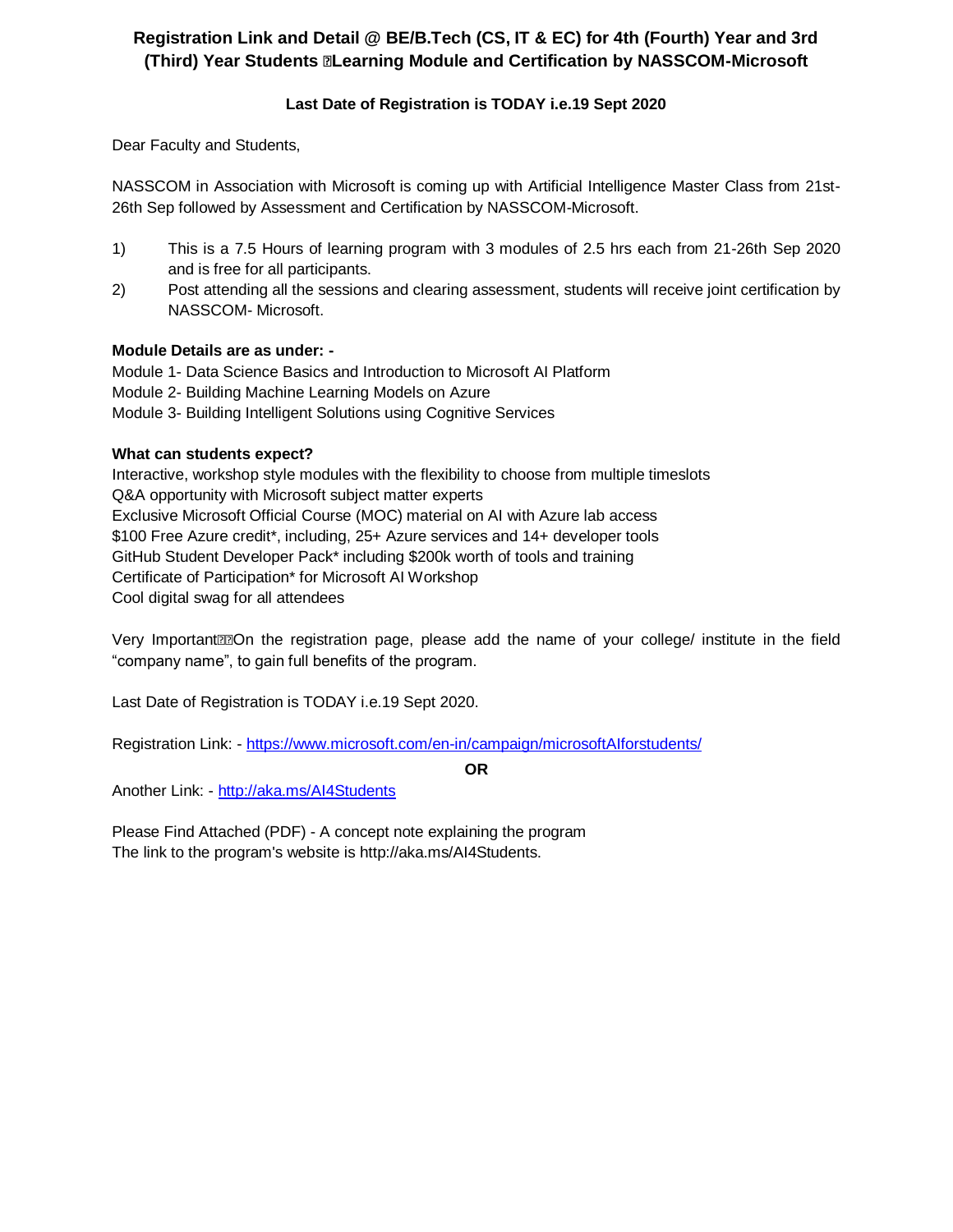

## **CONCEPT NOTE NASSCOM FutureSkills® & Microsoft AI Skilling Initiative**

*"This is the era of Artificial Intelligence and India cannot lag behind"*

*Mr. Narendra Modi, Prime Minister of India*

# **Background**

By 2030, India will have 90 million+ people joining the workforce making it the largest workforce in the world. And as automation makes inroad to the job market, humans are competing with machines to keep up. Research suggests that the demand for AI professionals far outstrips its supply. As the need to create AI based applications is constantly on the rise, from cars that can drive themselves to robots that identify dangerous skin cancers to smart locks and digital assistants, skilling the future workforce on AI has become an imperative.

This whole story of tech disruption, exponential technologies, and the wave of digital transformations sweeping organisations across the world today are not just words. Accenture estimates AI to boost India's annual growth rate by 1.3 percentage points by 2035. Ministry of Electronics and Information Technology (MeITY) Government of India stated that India's digital economy could rise from \$200 billion currently to as much as \$1 trillion by 2025. Another research by McKinsey Global Institute (2018), suggests that 52% of the activities in India can be automated by using currently demonstrated technologies in the future.  Aiming to increase their competitiveness by 2.3 times by 2021, Indian companies have identified the opportunity and the importance of AI expertise, which is why *AI Specialist* is one of the most sought-after job roles in India, according to LinkedIn's third-annual Emerging Jobs Report.

Professionals and students are enrolling in AI and related courses in large numbers, so much so that India stands third when it comes to penetration of AI skills (46%), after China (48%) and the USA (46%). For every AI professional, nearly 2 job roles are available today. Clearly, it is understandable why there's a rush amongst nations to capture the largest share of the pie. And Talent has emerged as the new competitive advantage that companies and Nations have to stay ahead in this game.

# Challenging Times

COVID19 changed our world from physical to totally virtual overnight. Since the pandemic, the world has seen two years' worth of digital transformation in a couple of months. As the trends emerge we know there will be a massive uptick in new tech jobs in the global labour market can absorb in the next five years in roles like software development, cloud, data analysis, AI, cyber security. The pandemic has accelerated the pace at which digital technology is being adopted by enterprises.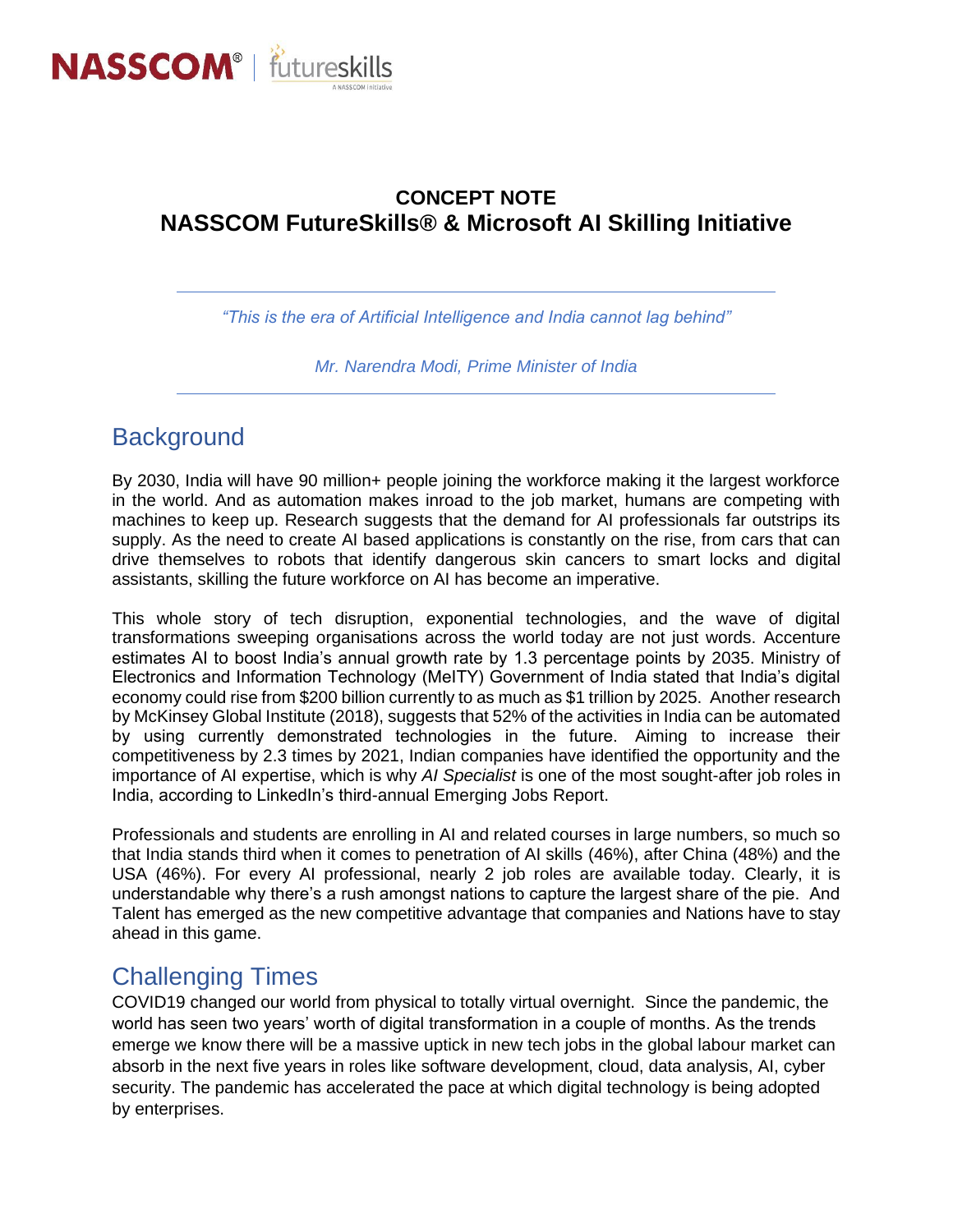

This pace of change is unprecedented and it is imperative that we equip the future workforce of India with the right tools as early as possible for them to start understanding the human-tech ecosystem they will live in as they gradually transform into Generation AI. Industry estimates suggest that 700 million skilled workers by 2022 are needed to meet the demands of a growing national economy. 37% of jobs in 2022 will require advanced skill sets than the jobs we have today. There is a massive opportunity for everyone in this country to be well conversant with AI regardless of the work they do. Availability of skilled digital talent will determine success and growth for IT-ITeS and other industries in these changing times. The future belongs to those who are AI ready.

## Microsoft AI Classroom series in association with NASSCOM FutureSkills®

Over the last 3 decades, India has become a global leader in IT, with almost 4.36 Million employees and over \$180B revenue. Digital skills are required to steer ahead in the 4th industrial revolution and significant research from various parties that highlights that the competitive advantage of countries will change depending on who has the relevant quality/quantity of digital talent. The road ahead is not an easy one. **The enormity of the task calls for a multistakeholder coalition to drive skilling as a national priority. Recognizing the need, NASSCOM FutureSkills and Microsoft has joined hands as a team India effort to make India a global hub for skilled talent in AI.**

Collaboration with academia to build sustainable talent pipelines will be key. It's important for educational institutions to integrate new cloud and AI technologies into their curriculum to prepare their students for tomorrow's jobs. Microsoft has invested heavily in democratizing technical skilling knowledge and have partnered with NASSCOM FutureSkills to bring this to the student community.

### **The Microsoft AI Classroom series in association with NASSCOM FutureSkills® is our response to the growing need to skill students in the field of AI, close the skill gap, build resilience and enhance employability skills of the students.**

As part of our joint commitment, we are thrilled to deliver these introductory sessions to the students at no cost. The modules are designed to equip students with basic AI skills and to make data fluency an integral part of their learning journey.

**Goal: The initiative aims to skill 1 Million resources in Artificial Intelligence by 2021, by delivering Microsoft's AI, machine learning and data science expertise to students through easy to consume modules including live demos, hands on workshop and assignments.**

How it works?